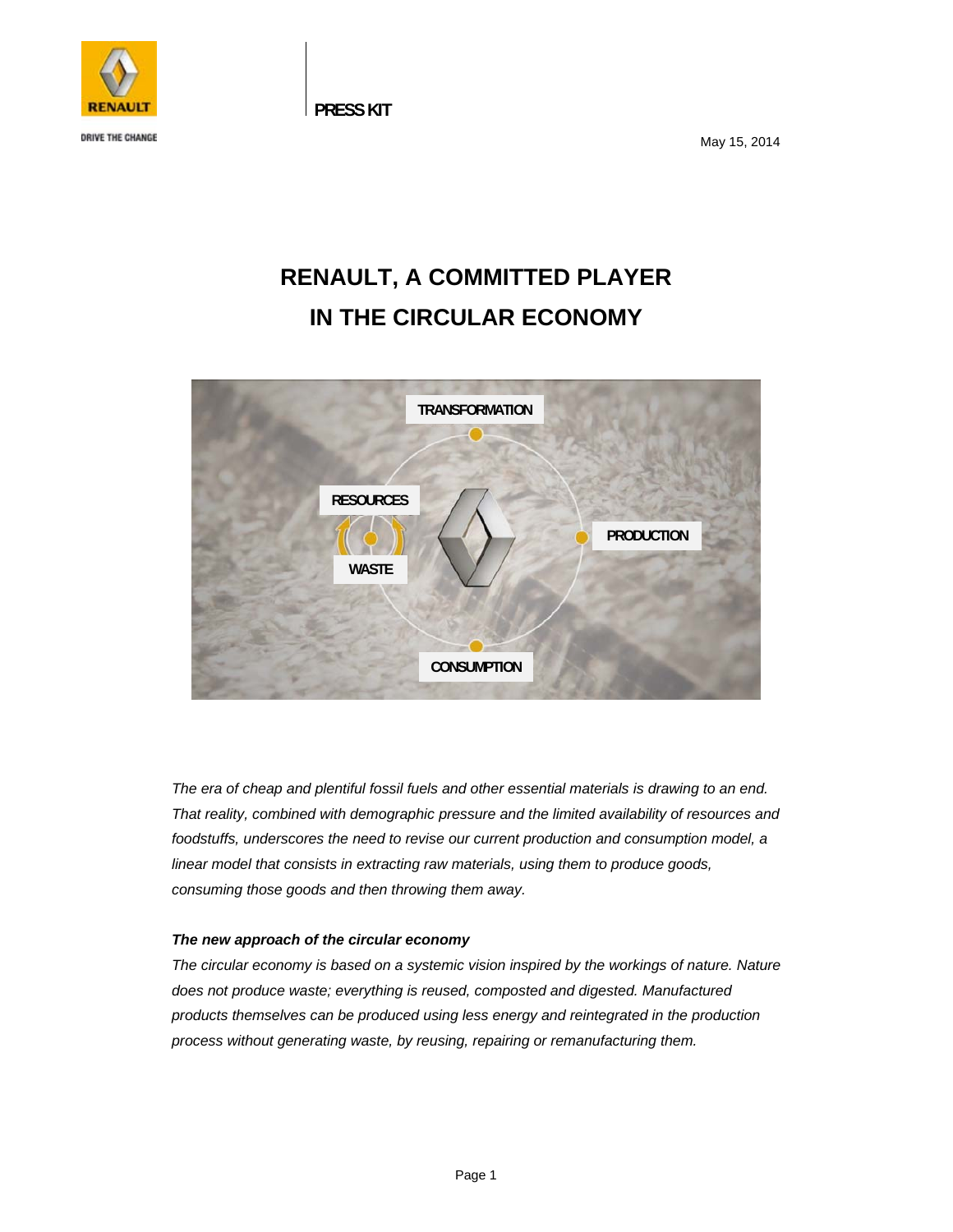**The Renault group is playing an active and pioneering role in the circular economy because its issues are both environmental and economic.** 

**Extracting and transforming raw materials can harm the environment and reduce their availability for future generations. In parallel, the rise in and volatility of commodities prices have a negative effect on the current and future profitability of companies around the world.** 

**As a major economic player, Renault seeks to ensure the long-term future of its businesses by taking account of environmental and social challenges. Renault is also convinced that automobiles, through their intrinsic characteristics, can tie in favorably with a circular economic approach. Vehicle production costs are sensitive to commodities prices because commodities account for roughly 20% of the total cost price.** 

**Commenting, Jean-Philippe Hermine, Head of the Environmental Plan of the Renault group, said: "***Detecting potential resources in end-of-life products and safeguarding their technical and economic value is a new, and virtuous, way of sharpening your competitive edge. Who is better able than the producer of the goods and corresponding services to control these resources, ensure their quality and traceability, and make optimum use of them?***"** 

**Renault is playing a hands-on role in the transition to the circular economy through its involvement in the creation of the Ellen MacArthur Foundation**, working as part of the structure and together with other players. **The Group has also structured its commitment to the circular economy by setting up a subsidiary, Renault Environment, in 2008**. The Renault group funds Renault Environment to develop partnerships and shareholdings in the circular economy sector.

#### **Renault's circular economy plan starts with the careful eco-design of its vehicles.**

To cut down on the use of natural resources, the Group favors the use of recycled materials in manufacturing. And to generate less waste, it designs vehicles that can be recovered and recycled at end of life.

### **Renault organizes the end-of-life process of its products so that parts and materials can enter a new life cycle.**

The Group develops technical, logistics and economic solutions for collecting end-of-life vehicles, parts and materials, reusing and remanufacturing used parts, and transforming used materials to give them a second life. Renault makes a real-life contribution to these sectors to keep them profitable and improve the availability and quality of parts and materials.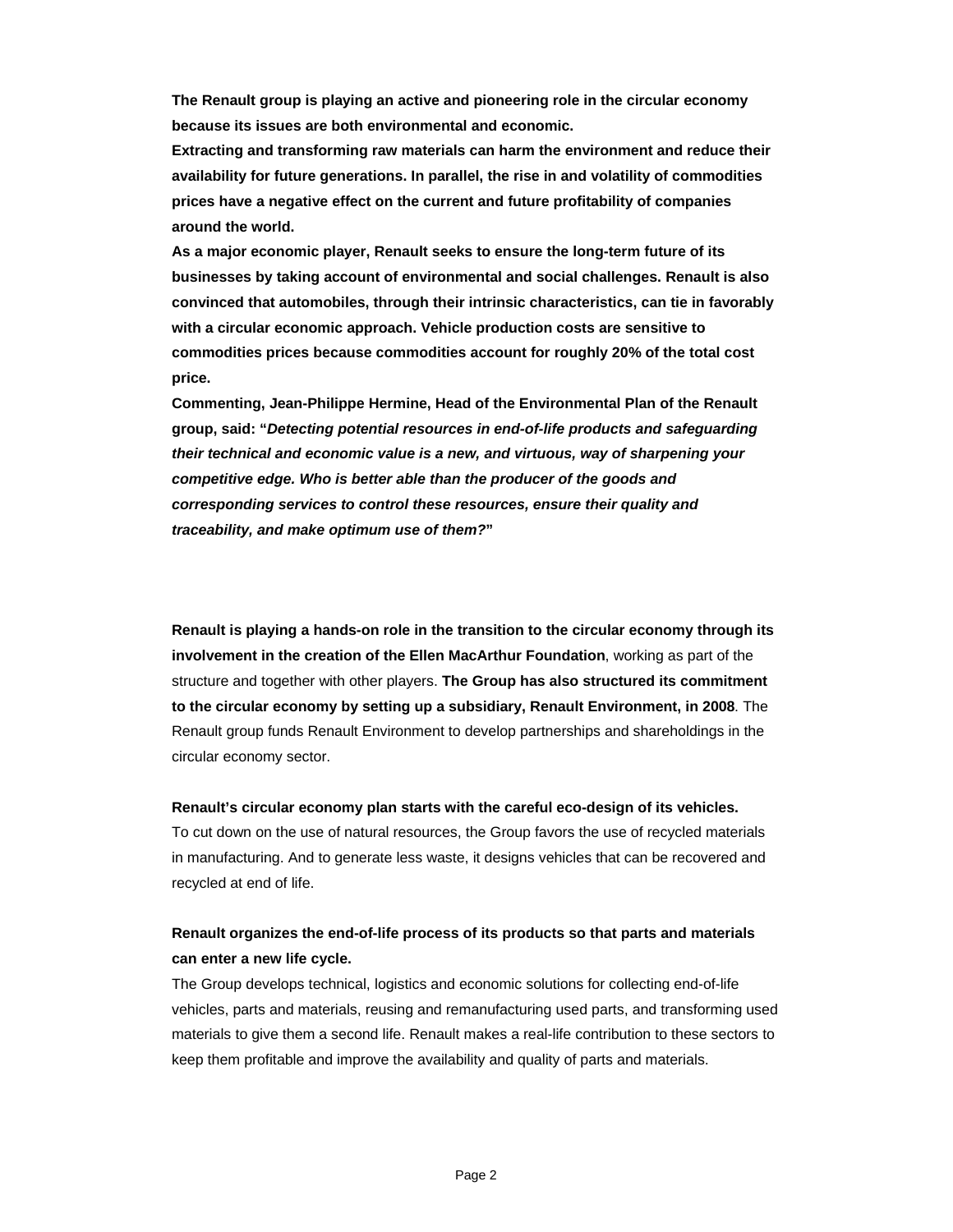## **COMMITMENT – RENAULT IS ACTIVELY CONTRIBUTING TO THE CIRCULAR ECONOMY IN RESPONSE TO ENVIRONMENTAL AND ECONOMIC ISSUES .................... 4**

**Renault, a founding member of the Ellen MacArthur Foundation to promote the circular economy ......................................................................................................... 4 Renault, the first carmaker to make a capital-based commitment to the recycling economy, through its Renault Environment subsidiary ................................. 5** 

### **ECO-DESIGN – RENAULT VEHICLES CONTAIN 30% OF RECYCLED MATERIALS AND**

|                                                                                 |  |  |  |  |  |  | Renault, on the cutting edge of the integration of recycled materials, |  |  |  |
|---------------------------------------------------------------------------------|--|--|--|--|--|--|------------------------------------------------------------------------|--|--|--|
|                                                                                 |  |  |  |  |  |  |                                                                        |  |  |  |
| Renault vehicles are almost entirely recyclable and recoverable at end of life7 |  |  |  |  |  |  |                                                                        |  |  |  |

### **LOOPING THE LOOP – RENAULT ORGANIZES THE SECOND LIFE OF VEHICLES AND**

|--|

|  | Renault contributes to the collection and processing of ELVs, including 25% |  |  |  |  |  |  |  |  |
|--|-----------------------------------------------------------------------------|--|--|--|--|--|--|--|--|
|  |                                                                             |  |  |  |  |  |  |  |  |
|  |                                                                             |  |  |  |  |  |  |  |  |
|  |                                                                             |  |  |  |  |  |  |  |  |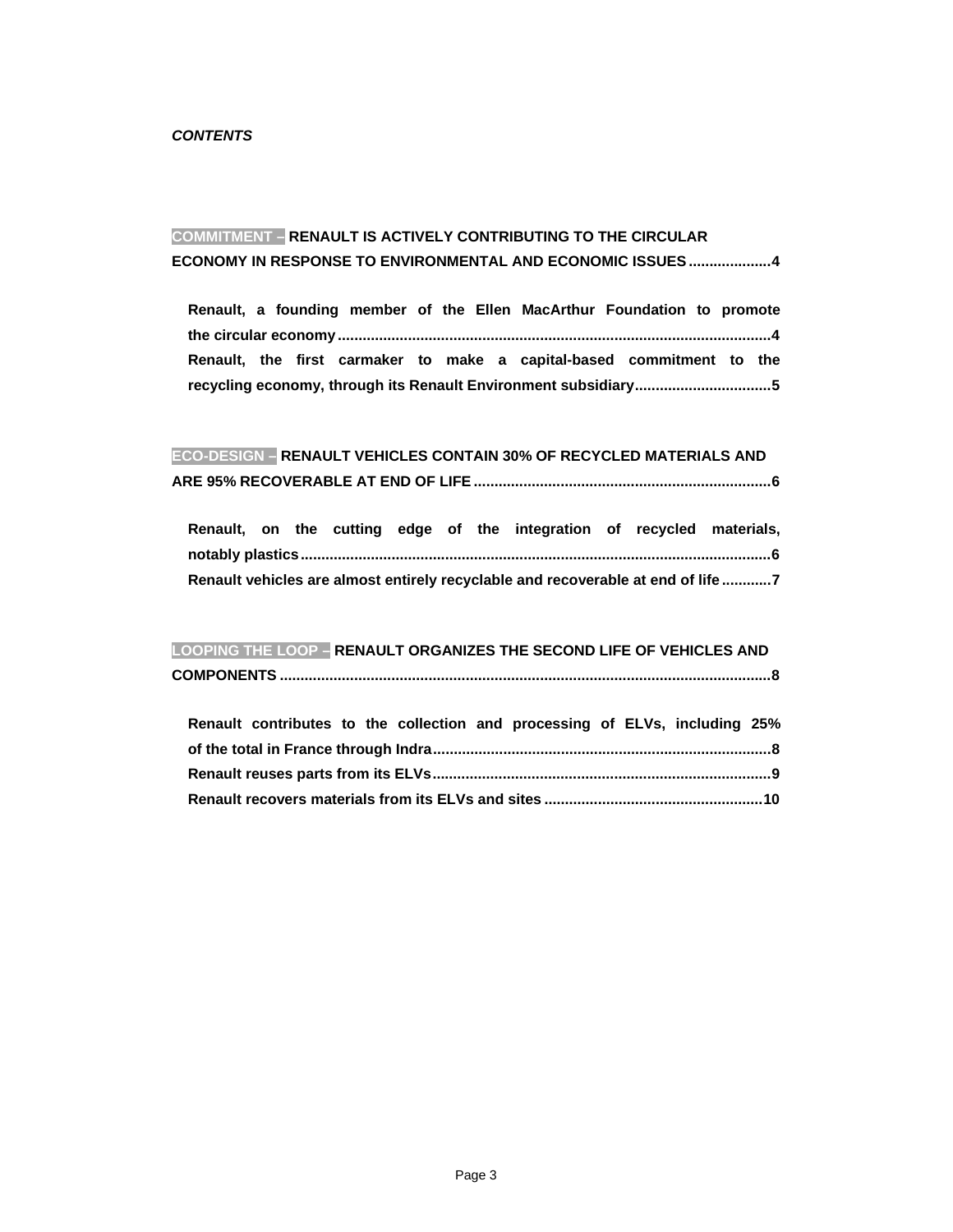# **COMMITMENT - RENAULT IS ACTIVELY CONTRIBUTING TO THE CIRCULAR ECONOMY IN RESPONSE TO ENVIRONMENTAL AND ECONOMIC ISSUES**

# Renault, a founding member of the Ellen MacArthur Foundation to promote the circular economy

Renault's work with the Ellen MacArthur Foundation is informed by a shared observation: the time has come to switch from a linear economic model to a circular one, both to safeguard natural resources and ecosystems and to ensure the long-term future of the activities of a company such as Renault.

#### A shared observation and a shared commitment

The circular economy proposes a new "regenerative economic model" that helps companies to create more value. According to the "Remaking the industrial economy" report published in February 2014 by McKinsey Quarterly in collaboration with the Ellen MacArthur Foundation and the Renault group, "Unprecedented prices and volatility in natural-resource markets are pressuring the traditional 'take, make, and dispose' approach to manufacturing. Creating an industrial system that restores material, energy, and labor inputs would benefit business and society alike. The savings in materials alone could top \$1 trillion a year".

Renault's partnership with Ellen MacArthur, formed in 2007, confirms the Group's commitment to reducing its environmental footprint across all life-cycle phases through the increased use of the circular economy. When the yachtswoman decided to set up the Foundation in 2010 to foster the transition to a circular economy in the manufacturing industry, it was a natural move for Renault to back her initiative by becoming one of the five founding members.



#### Renault and Ellen MacArthur, a key partnership

Renault and the British yachtswoman Ellen MacArthur joined forces in 2007 on the issue of the environment. At that time, Renault was readying to set up its Renault Environment subsidiary focused on the circular economy, while Ellen MacArthur was leading discussions on the finiteness of natural resources, which she had observed first-hand on her travels, and on the pollution of ecosystems, notably in the Atlantic.

In 2008. Renault asked the yachtswoman to help it launch a dialogue with its customers to quide them in the purchase of more "eco-logical" and "eco-nomical" vehicles carrying the "Renault eco<sup>2</sup>" signature. The creation of the Ellen MacArthur Foundation in 2010, with Renault as a founding member, was a logical continuation of the collaborative effort and gave the partnership a new dimension.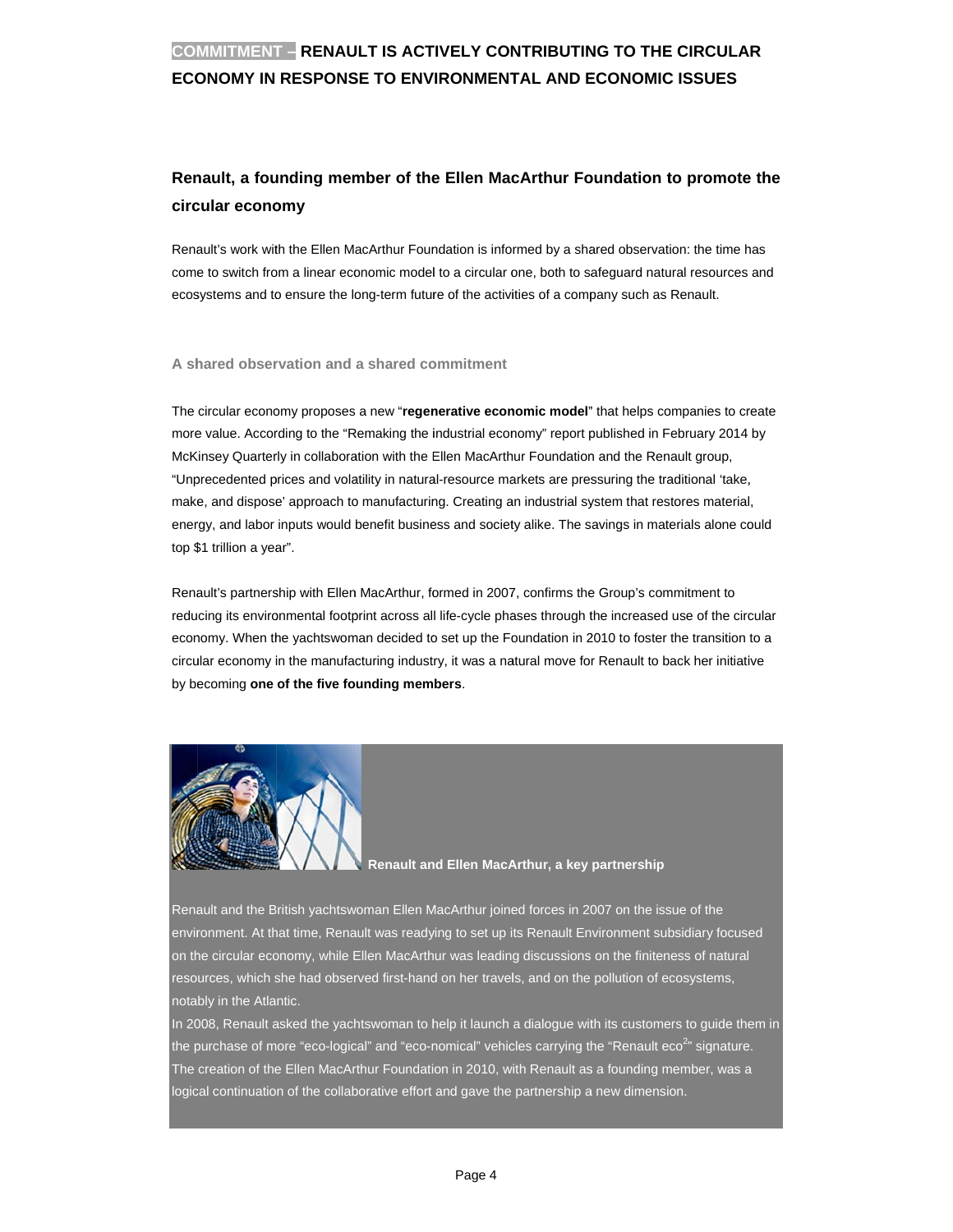Extensive dialogue was carried out between experts from Renault and the Ellen MacArthur Foundation to stimulate research into new technical solutions, processes and circular economy models at Renault. On behalf of her Foundation, Ellen MacArthur works to support change in Group mindsets and practices. She works with Renault's senior managers, helping them to enhance their strategic thinking. She also provides guidance for the members of the Group's Environment network in the rollout of its "Competitive Circular Economy" plan and takes part in conferences and assemblies to raise the awareness of employees and shareholders. Renault brings the Foundation its experience in manufacturing and case studies focused on the automobile, the aim being to promote the circular economy with economic decision-makers. The Group contributes to the macro-economic studies produced by the Ellen MacArthur Foundation. These reports, supplemented by economic analysis from the McKinsey & Company consultancy firm, quantify the potential benefits of the transition to a circular economy and underline the model's ability to adapt to the requirements of a globalized economy.

# Renault, the first carmaker to make a capital-based commitment to the recycling economy, through its Renault Environment subsidiary

In 2008 Renault set up Renault Environment, a wholly-owned subsidiary that coordinates a large share of the Group's circular economy activities and makes a positive contribution to Group results.

#### Investing in the operational development of the circular economy

Renault Environment joined forces in 2008 with Sita/Suez Environnement by taking a 50% stake in Indra, a French specialist in end-of-life vehicle dismantling and the recovery of the resulting parts and materials.

The partnership between Sita/Suez Environnement and Renault Environment is also illustrated through a joint subsidiary, Boone Comenor, which manages ferrous and non-ferrous metallic waste at Renault sites.

Renault Environment also works on the recovery of end-of-series vehicles at plants and after-sales warehouses with Gaia, a wholly-owned subsidiary of Renault Environment that is gradually becoming the principal manager of the flows involved in the Renault group's circular economy model.



A network of nearly 400 dismantling centers in France

With 30 years' experience in automotive dismantling, Indra brings together a network of 396 approved dismantling centers across France.

Indra and its network dismantled and helped to recover around 300,000 end-of-life vehicles (ELVs) in 2012, or a quarter of all ELVs, all brands combined, in France.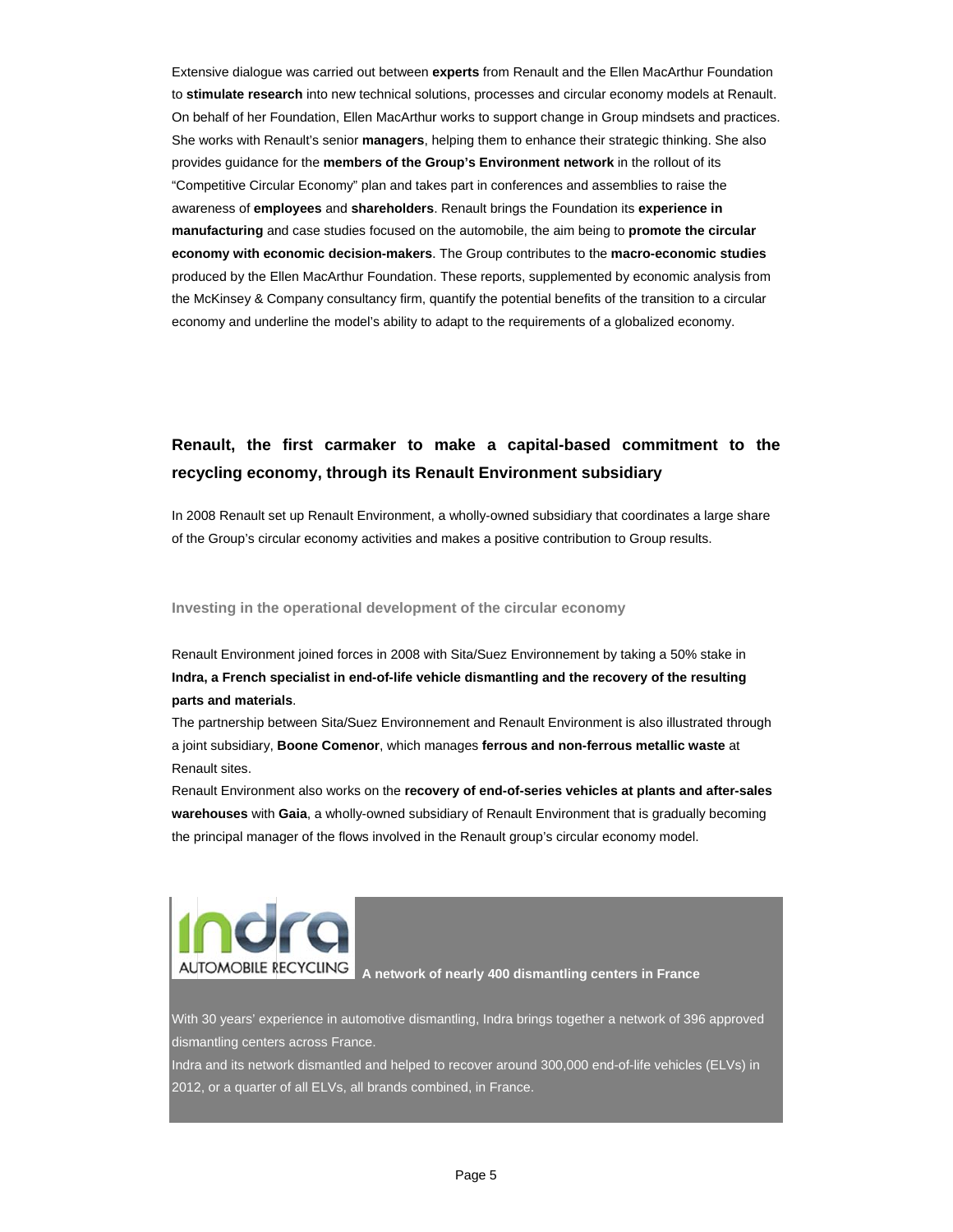# **ECO-DESIGN – RENAULT VEHICLES CONTAIN 30% OF RECYCLED MATERIALS AND ARE 95% RECOVERABLE AT END OF LIFE**

# **Renault, on the cutting edge of the integration of recycled materials, notably plastics**

Renault makes a priority of replacing raw materials, based on natural resources, by "secondary" materials, made from recycling. Because the approach is subject to the availability and quality of recycled materials, Renault also works to create "recycling loops" (see page 11) that, consistent with the principles of the circular economy, bring secondary materials into conformity with the specifications of the automotive industry.

**Renault's objective is to achieve a ratio of 33% of recycled materials in the total mass of its new vehicles produced in Europe by 2016.** 

**This ratio stood at an estimated 29.7% in 2013.** 

Of the materials used at the plants in the Europe and Euromed Regions (around 70% of the Group total), the share of recycled materials in steel is estimated at between **15% for flat steel and up to 100% for long steel**.

The proportion of recycled material totals up to **95% for cast iron** and **100% for foundry-produced aluminum parts**.

### **Recycled plastic rate of 11% and continuing to grow**

As early as the 1990s, **Renault led the way on the use of recycled plastics** on its vehicles. And the Group retains its leadership position in the field today. The share of recycled plastics used in the production of Renault and Dacia vehicles is estimated at **an average 11%**. The use of recycled plastics improves with each new generation at Renault, notably owing to the increasing availability of the material. In 2013 the ratio rose to **16% on Captur**. The Group aims to achieve a recycled plastic rate of 20% on new vehicles produced in Europe in 2015. And Renault is on track to meet that objective. For example, it added **two new plastic references from short-loop recycling** to its plastic materials catalogue (Renault Materials Panel) in 2014.



Renault Mégane – Parts in recyclable and renewable plastic material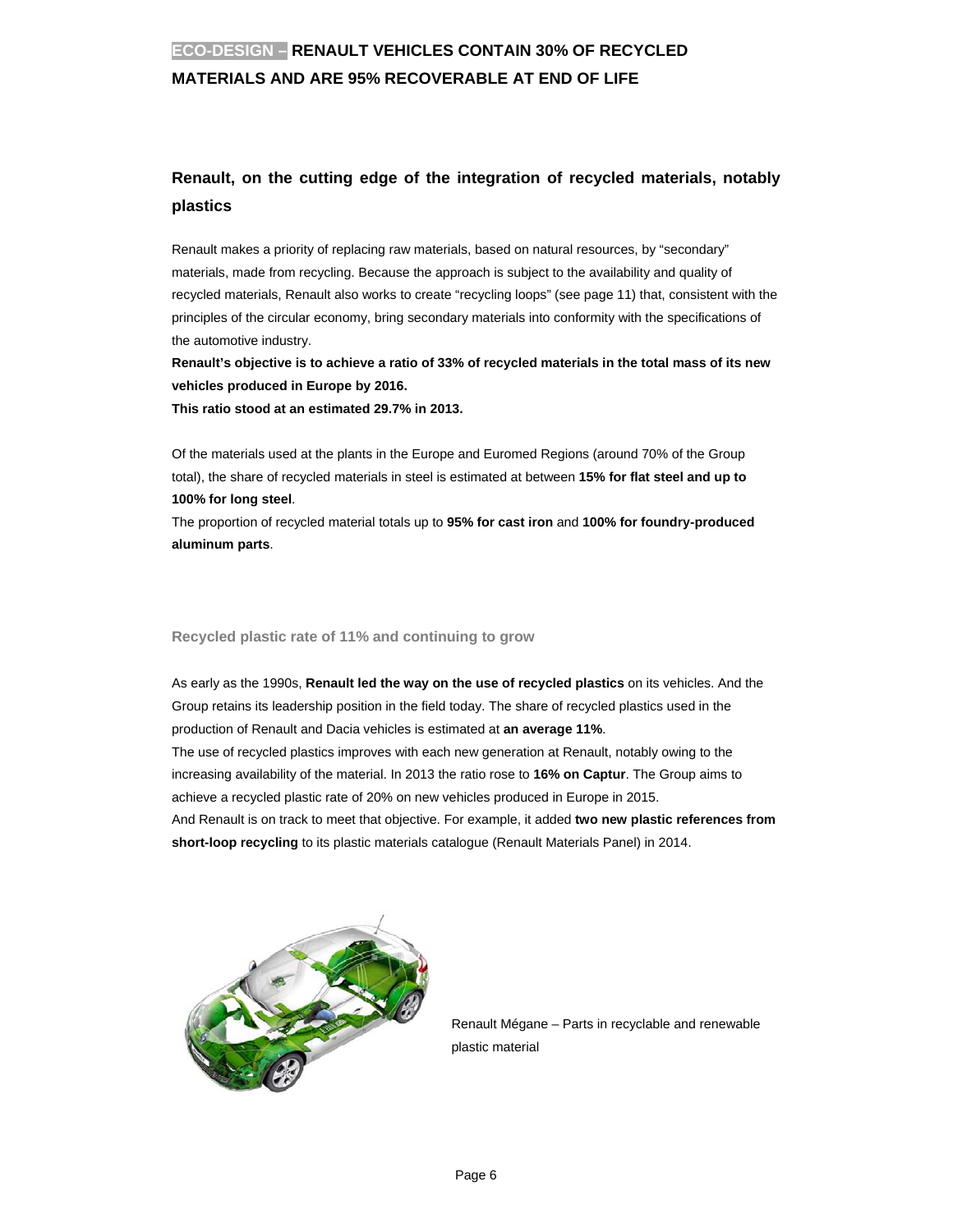### **Renault vehicles are almost entirely recyclable and recoverable at end of life**

Manufacturing vehicles while using a minimum of natural resources hinges above all on making a maximum amount of the material contained in the vehicle reusable at end of life, and ideally in the production of a new vehicle. That's why Renault's eco-design policy is aimed first and foremost at creating repairable vehicles that are easy to dismantle and contain recyclable or recoverable materials. **Renault and Dacia vehicles have been designed to be 85% recyclable and 95% recoverable since the 1990s and have been homologated as such since 2008.** 

### **Integrating dismantling- and recycling-linked constraints from the design phase**

In the design phase, each vehicle is monitored by a **recycling specialist**. Since the starts of the 2000s, the design of Renault vehicles includes constraints linked to **dismantling** and **recycling**. For example, dismantling is made easier by **reducing the number of attachments**. Similarly, engineering **favors the use of recyclable materials** for which recycling industries exist, avoids using on the same part materials that cannot be recycled together, and designs tanks so that the **fluids** (fuel and oil) **can be fully extracted**.



Renault Mégane – Diagram of end of life cycle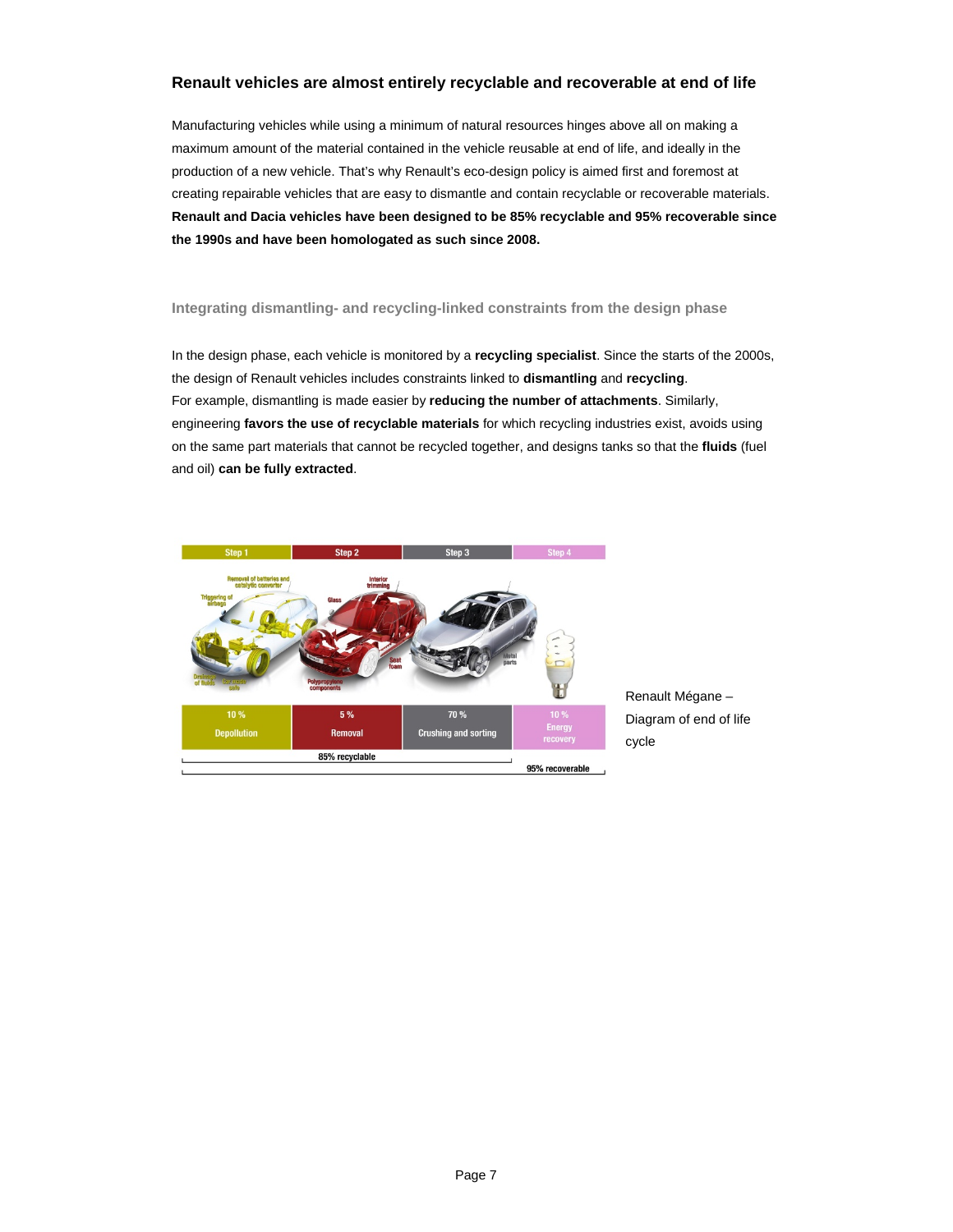### **VEHICLES AND COMPONENTS**

# **Renault contributes to the collection and processing of ELVs, including 25% of the total in France through Indra**

Renault contributes to the organization and collection of end-of-life vehicles (ELVs) wherever necessary and in a range of forms, either by organizing a proprietary network of approved collection and processing centers for Renault vehicles or by contributing to a collective approach (involving carmakers, dismantlers and public authorities) on the structuring of ELV recycling industries.

### **Direct contribution in France**

Above and beyond its regulatory obligations, Renault in France makes a **direct contribution** to collection and dismantling activities with a view to **maintaining economic and technical control over the flow of materials**.

**Indra**, the joint French subsidiary of Renault Environment and Sita/Suez Environnement, and its network of dismantlers, processed 300,000 ELVs in 2012.

As part of a policy on continuous improvement, Indra is developing a real **engineering structure for dismantling**. It works on the design and improvement of new tools and processes in ELV dismantling at its **Romorantin development center** and tests them at its dismantling sites.



Collection and dismantling of end-of-life vehicles at Indra's Romorantin site

Depending on their condition, the **parts collected from ELVs** in the Indra network are sent on for **reuse or to the relevant recycling channel**.

The subsidiary Gaia does the same thing for **unused parts** in the sales network and at plants and suppliers.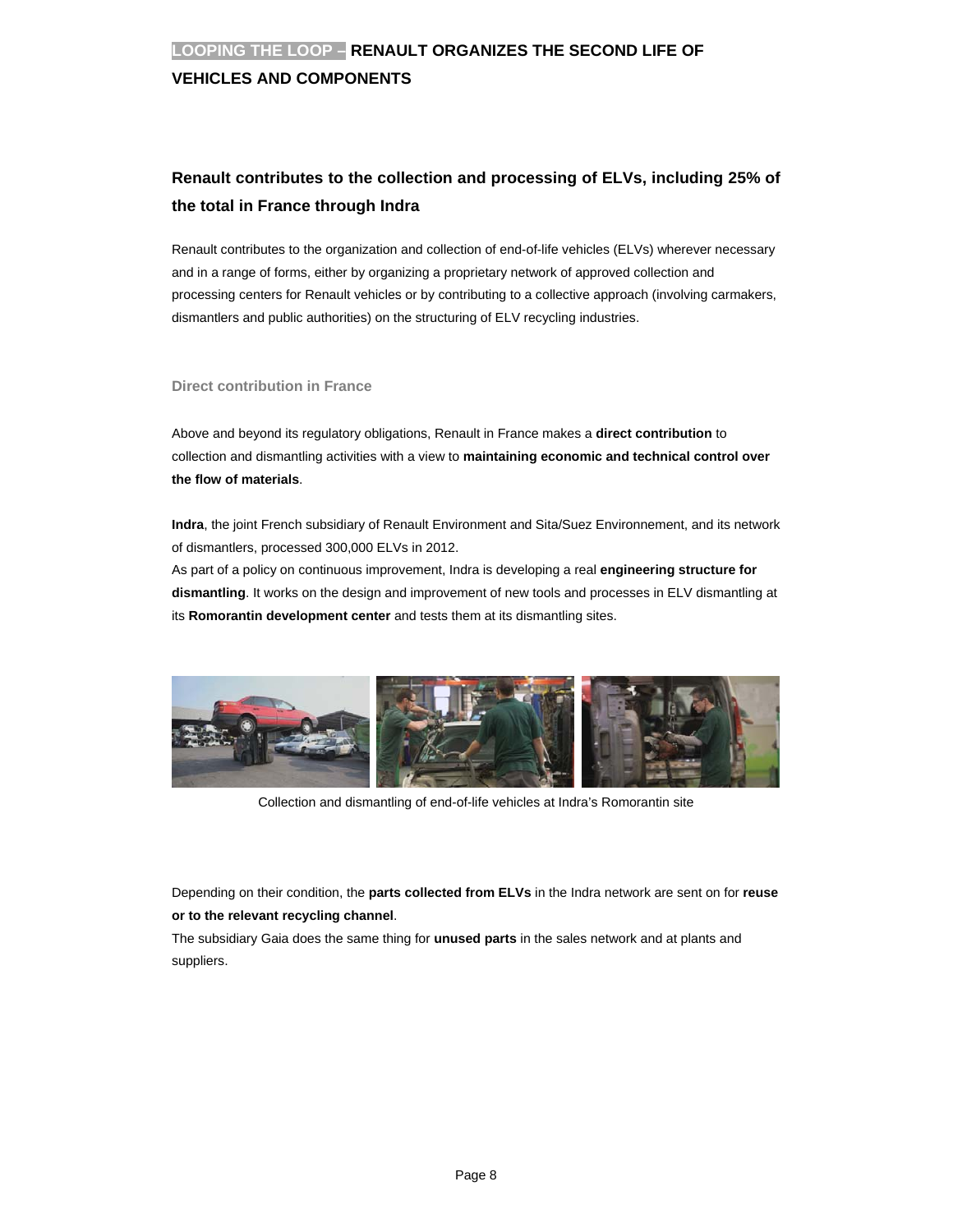### **Renault reuses parts from its ELVs**

#### **Reusing used parts**

Relying on the pooled parts stock at dismantlers in the Indra network, Renault is experimenting with a repair offering featuring "reused" used parts.

Renault's primary sales network in France has since 2012 offered customers vehicle body parts (hoods, wings, lights, etc.) collected in the Indra network at attractive prices. The offering is available for customers with old or economically unrepairable vehicles.



Sorting light units from ELVs for reuse at Indra's Romorantin site

Reconditioning used powertrain components

Reconditioning used powertrain components uses 80% less energy, water and chemicals than producing a new part.

Renault reconditions, or re-manufactures, powertrain parts, and has done so since 1949, at its Choisy-le-Roi plant and at some suppliers. The used parts collected in the sales network are sorted and reconditioned.

Sold to Renault vehicle owners under the name "standard replacement", reconditioned parts cost a full 30% to 50% less than new parts while complying with the same safety standards. Far from a marginal business, the standard replacement offering accounts for a major share of the spare parts range, from 70% of powertrain components to 90% of suspension parts.

**USINE RENAULT CHOISY-LE-ROI** 



Every year, the Choisy-le-Roi plant reconditions nearly 30,000 engines, 20,000 gearboxes and 16,000 injection systems. The activity is carried out according to a strict industrial process, consisting of the complete dismantling, sorting, reconditioning and replacement of wear or faulty parts, followed by cleaning, reassembly and inspection.



Reconditioning powertrain components from ELVs at Renault's Choisy-le-Roi plant.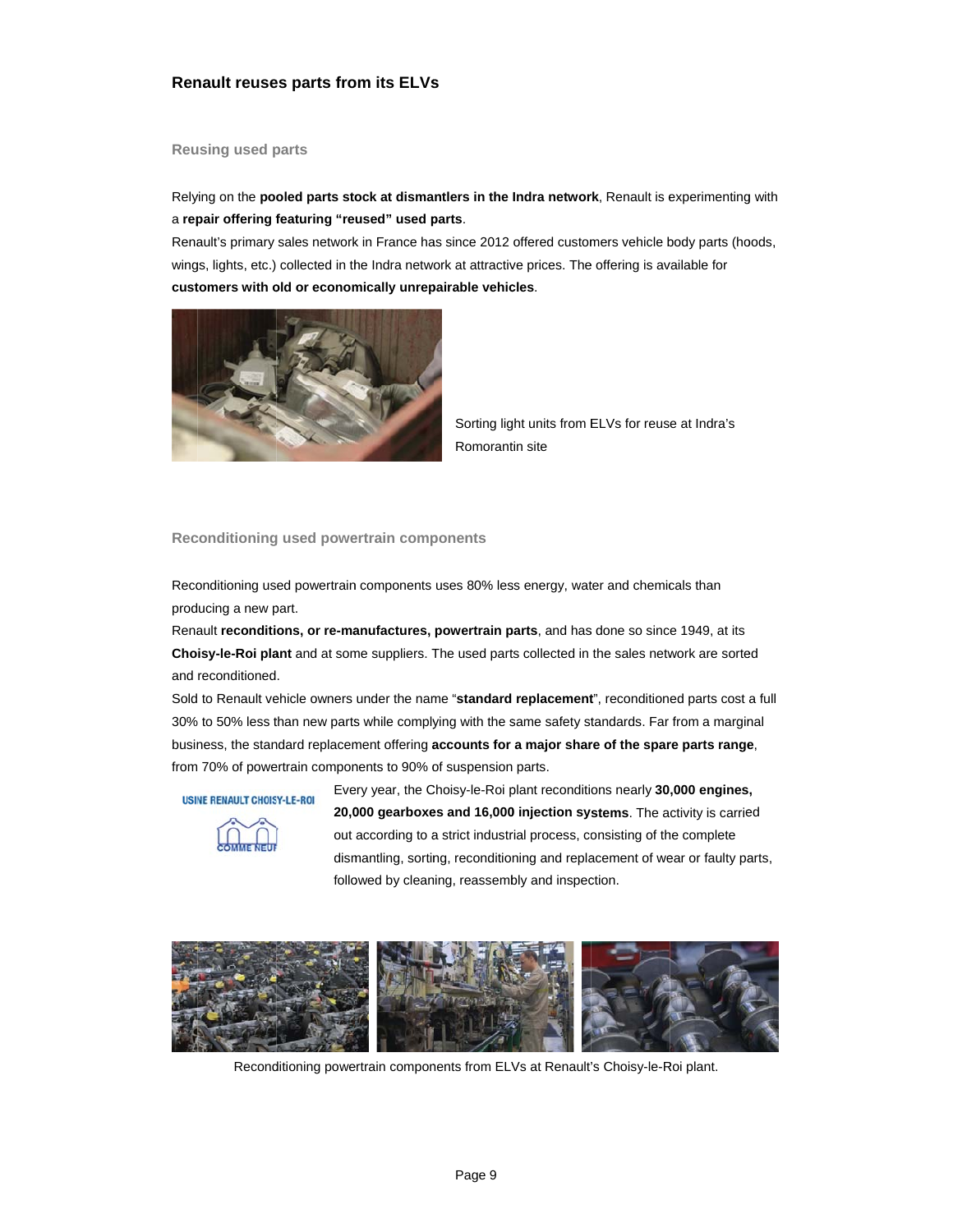### **Renault recovers materials from its ELVs and sites**

Consistent with the principles of the circular economy, Renault's objective is to recycle materials from the automotive industry as much as possible within the automotive industry. This "looping the loop" approach to recycling can be done on an almost infinite basis since it preserves the material capital of all the parts of a vehicle. And the shorter the "loop", the more Renault reduces its environmental footprint and logistics costs.

Renault Environment **has set up material loops from ELV processing centers in the Indra network**, to Renault copper and aluminum foundries, to the group's polypropylene and noryl suppliers, and to other industries for materials from catalytic converters.

#### **Co-building material loops within the automotive industry**

Renault is introducing a growing number of recovery loops, including the following: The **wiring harnesses** purchased from ELV dismantlers by the Gaia subsidiary have been processed by the MTB company since 2011 to extract the **copper**. The copper is sold to the Renault group's Fonderie de Bretagne foundry for the production of pearlitic cast iron or to automotive industry suppliers for the refining of aluminum. The high-quality recycled copper complies with demanding technical specifications.





Recovering copper from ELV wiring harnesses at MTB

The **engines and gearboxes** coming from vehicle maintenance and repair have been recycled in short loops since 2012. In reconditioning at the Choisy-le-Roi plant, 48% of the components cannot be recovered as standard replacement parts because they are too used. These components are recycled at Renault group foundries to make new components. The **used brake discs** collected in the sales network have been part of the same loop since 2013.

Gaia collects **polypropylene bumpers** from dismantlers and garages and organizes their reprocessing in line with the technical specifications of the Renault-Nissan Alliance. Gaia has been listed on the Renault Materials Panel since 2014, which authorizes suppliers of plastic parts to work with Gaia. **Noryl plastic parts** from manufacturing cast-offs at the Flins, Douai and Revoz plants are used to the rate of 6% in the production of new wings at Flins and Douai.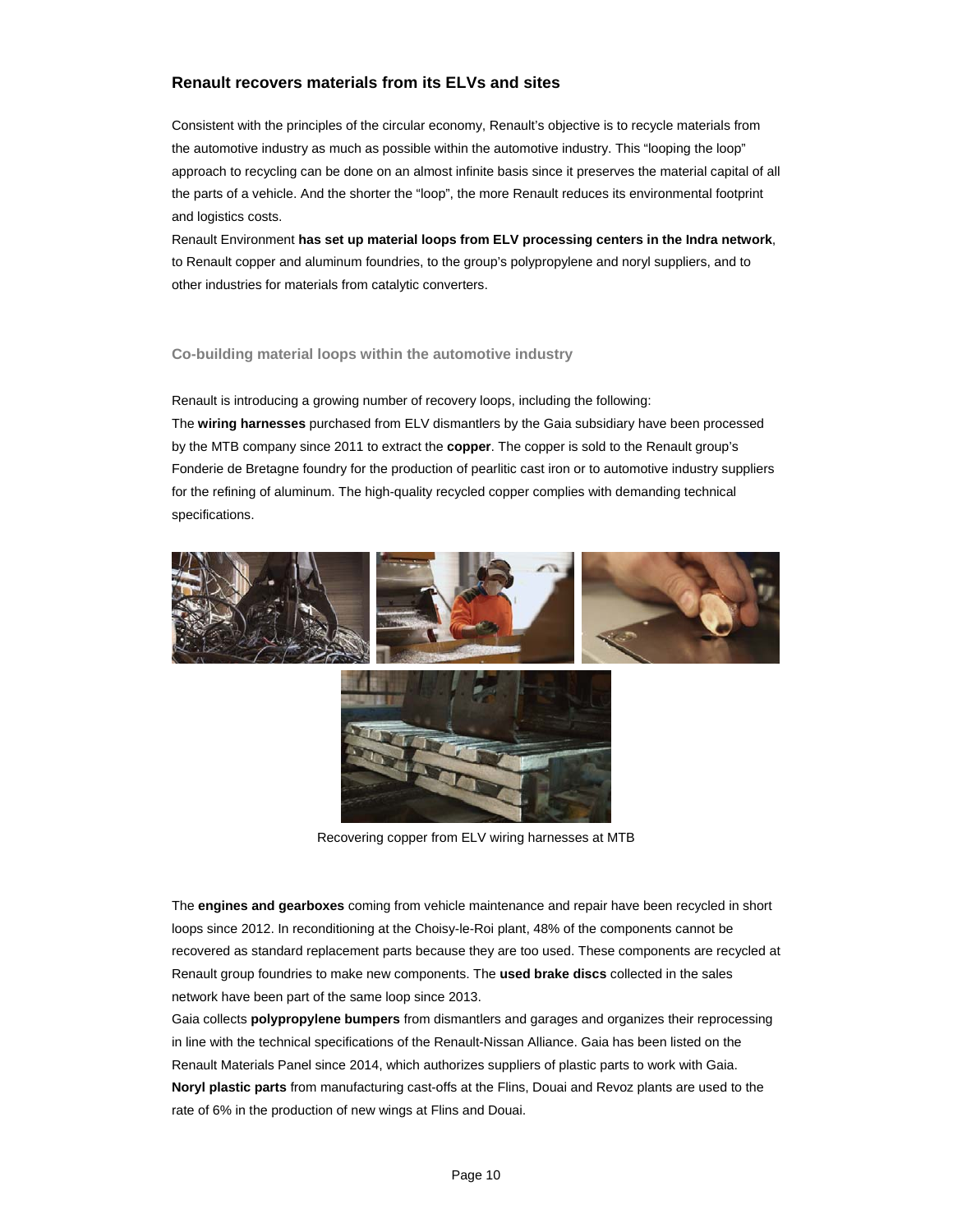Renault works in partnership with various stakeholders (the French Environment and Energy Management Agency, local authorities, academics and scientists, companies and suppliers) to develop short loops for, among other materials, polyamide, textiles and critical materials in electric batteries.

Renault is contributing to the **ValTex research project on the recovery of professional textiles**, in partnership with SNCF and several manufacturing companies. The aim is to develop a profitable and sustainable recycling and recovery industry for a number of end-of-life parts in the automotive and rail sectors, including foams and textiles from vehicles and trains and professional clothing (uniforms, corporate outfits and protective apparel). The waste collected will be recycled to create new acoustic and thermal insulation parts for manufacturers and qualifying for the "Ecocert Environnement" label.

By retaining the **ownership of the batteries on its electric vehicles** in almost all sales countries, Renault has launched an original business model that is faithful to the principles of the circular economy and which consists in replacing the sale of a product by the sale of its use. The Group controls all the end-of-use flows and takes maximum advantage, by giving the battery a **second life** through other, stationary uses, by **regenerating** the battery through the selective replacement of faulty modules, or by sending it on to **critical material reuse** channels for the production of new batteries. To meet the recycling needs for the initial batteries, Renault has made contractual agreements with Liion battery recyclers. But the Group is also working with partners to develop **new, adapted recycling processes**. This project, recognized by the French Environment and Energy Management Agency, optimizes the recovery of materials from electric vehicle batteries both ecologically and economically.

**Looking beyond economic considerations, Renault uses the circular economy to shrink the environmental footprint of its products and activities.** 

**Working on the entire life cycle of its vehicles – and in particular by reducing CO2 emissions – the Renault group leads an ambitious policy on the reduction of its carbon footprint, the main component of the environmental footprint. Renault met its objective to reduce its carbon footprint by 10% between 2010 and 2013. Pursuing its efforts, the Group is aiming for a 3% reduction per year on average between 2010 and 2016.**